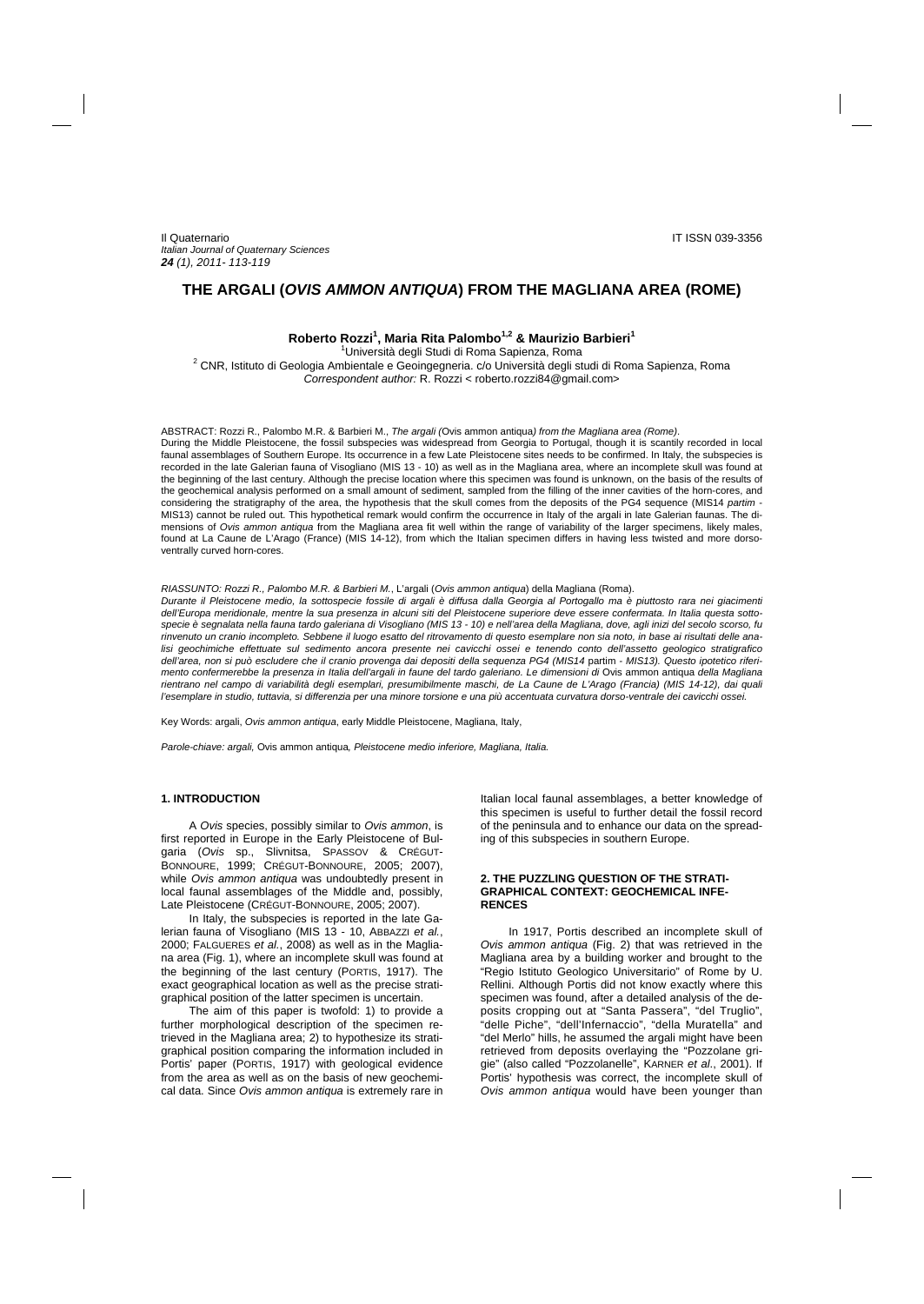these volcanic deposits, deriving from the explosive activity of the Alban Hills volcanism, which are dated at  $357 \pm 2$  ka (KARNER *et al*., 2001). This would imply the presence of the argali in the central Italy during MIS 10 if not at the beginning of the late Middle Pleistocene. Therefore, we have to suppose that sediments where the skull was buried in belong to a sequence not older than the PG5, but whose deposits are scantly or not present in the Fosso della Magliana area (MILLI, 1997; MILLI *et al,* 2008 and references therein).

Outcrops of "Pozzolane grigie" are actually scanty in the Magliana area, where volcanic deposits cropping out more frequently are those of the "Santa Cecilia Formation" (including two volcanic levels dated at 614  $\pm$  15 ka and 605  $\pm$  11 ka, KARNER & RENNE, 1998; KARNER *et al*., 2001; FUNICIELLO & GIORDANO, 2008). Moreover occasional outcrops of "Tufo Pisolitico" have been reported, which have been dated at 561  $\pm$  1 ka (KARNER & RENNE, 1998; KARNER *et al*., 2001). Small clasts of these products, as well as volcanoclastic materials related to Sabatini activity, are contained in a few levels of the youngest high-frequency depositional sequences (PG3 and PG4), cropping out in the Magliana area (MILLI, 1997), which are characterized by upper shoreface deposits (PG3) and lacustrine-lagoonal deposits (PG4) (see MILLI, 1997; MILLI *et al*., 2008). In the study area, the sequences PG0, PG1 and PG2, which are older than the beginning of the Alban Hills volcanic activity, also outcrop in a number of quarry cuts. These sequences are mainly composed of fluvial and beach deposits.

Therefore, to clarify the stratigraphical position of the Magliana specimen, the first

step was to analyse a small amount of sediment, sampled from the fillings of the inner cavities of the horn-cores, aiming to check whether its origin was continental or marine. Unfortunately no palaeontological content was found to support either of the two hypotheses.

Accordingly, geochemical analyses were performed in order to verify the presence of volcanic particles in the sediment. A representative portion of each sample was finely powdered using an agate mortar and used for chemical analysis.





*Schema geologico del margine tirrenico, Italia centrale. 1) depositi sedimentari dal Messiniano all'Olocene; 2) lave e depositi vulcanoclastici del Pliocene-Pleistocene; 3) depositi sedimentari del Meso-Cenozoico; 4) principali faglie sepolte; 5) faglie trascorrenti; 6) faglie normali; 7) sovrascorrimenti principali. Il riquadro in nero indica l'area in studio (modificato da MILLI et al., 2008).* 

> Analyses of metals were carried out using inductively coupled plasma mass spectrometer (ICP-MS) after acid total digestion (HF, HNO<sub>3</sub>). Analytical blanks were run in the same way as the samples and concentrations were determined using standard solutions prepared in the same matrix. Results are expressed in mg/Kg (Tab. 1), except for Fe and Al, whose concentrations are expressed in percentage. The accuracy and precision of our results were checked by analysing sediment reference material.

|      | Be   |             | Na    | Mg    | Al % | $\overline{1}$<br>$\mathbf{v}$ | Сa   |      | u                    | Mn  | Fe %                            | Co  |
|------|------|-------------|-------|-------|------|--------------------------------|------|------|----------------------|-----|---------------------------------|-----|
| 10,5 | 22,4 | 26.8        | 188.7 | 194.1 | 0,3  | 2.082,00                       | 37,9 | 73   | <b>COLOR</b><br>22.1 | 25  | $\overline{\phantom{a}}$<br>درد | 1,9 |
| Ni   | Cu   | Zn          | As    | Rb    | Sr   | Mo                             | Cd   | Ba   | W                    |     | Pb                              | υ   |
| 7.9  | 5.6  | .7.4<br>. . | 10.2  | .     | 3.6  | 0.1                            |      | 10,7 | פ פ<br>              | 0.3 | 6,5                             | 1,5 |

Tab. 1 - Concentrations of trace elements expressed in mg/Kg (except for Al and Fe, whose concentrations are expressed in percentage) and carried out using inductively coupled plasma mass spectrometer (ICP-MS).

*Concentrazioni di elementi in traccia espresse in mg/Kg (tranne che per l'Al e il Fe le cui concentrazioni sono espresse in %) determinate mediante ICP-MS.*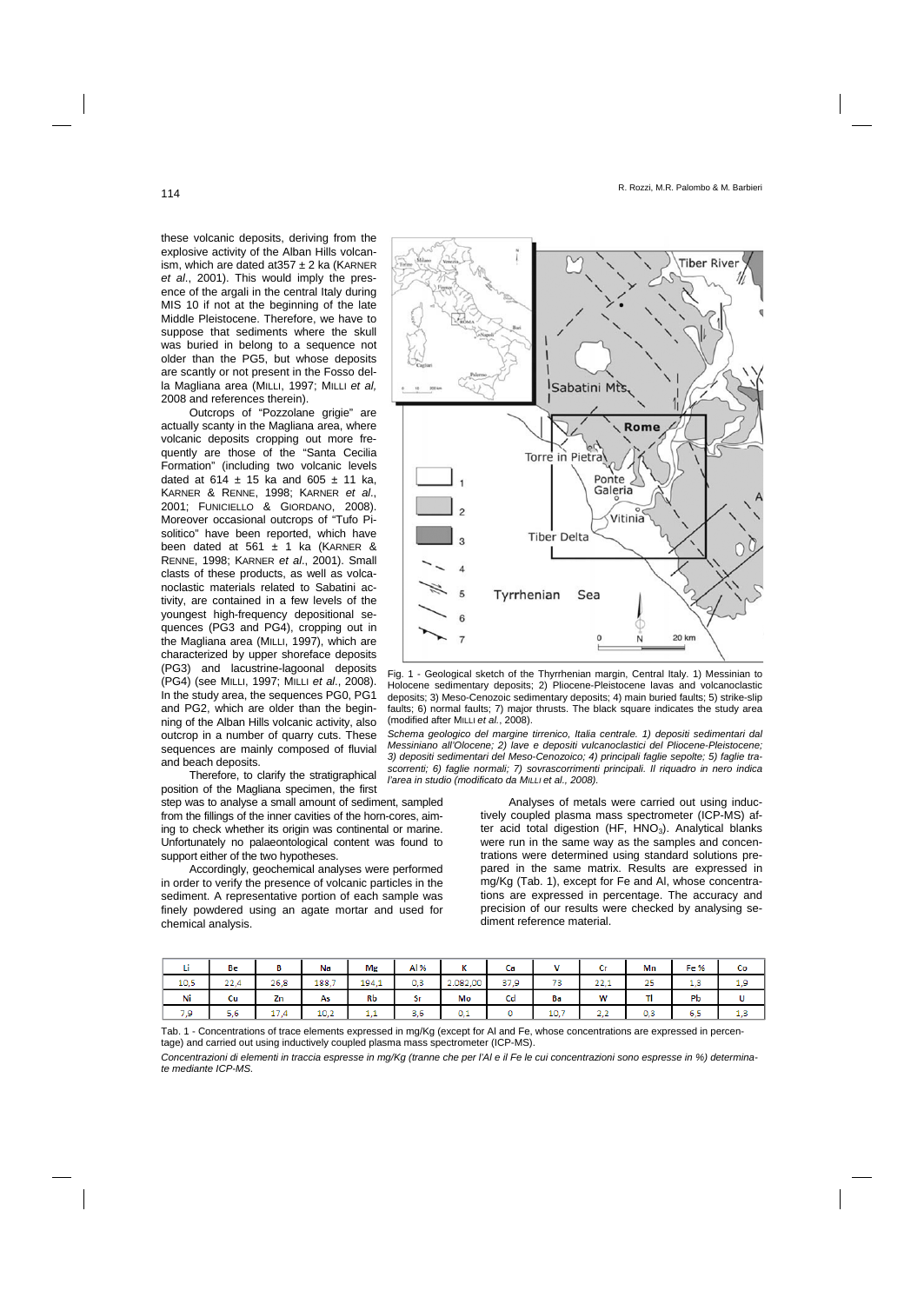



The content of Li and K (with its vicariant elements Rb, Tl and Pb) testifies to the presence of leucite in the analysed sediment. Moreover Ba, Sr and Rb are related to pyrossens, while U, Cr and W derive from volcanic minerals in general.

Since the analysis of trace elements confirms the presence of volcanic minerals, such as micas, pyrossen and leucite at various stages of alteration in analcime or clay minerals, the skull of *Ovis ammon antiqua* found at La Magliana is at least younger than the beginning of the volcanic activity in the study area, even though we cannot confirm whether these particles are related to the "Pozzolane grigie" or not. However, considering the macroscopic similarity between the "Pozzolane grigie" and the "Tufo Pisolitico" (the first pyroclastic flow unit of the Alban Hills volcanism, DE RITA *et al.*, 1988; MARRA & ROSA, 1995), locally cropping out in the study area, the hypothesis that elements such as Li and K originated from the alteration of these older products cannot be ruled out.

The <sup>40</sup>Ar/<sup>39</sup>Ar age of leucite in "Tufo Pisolitico" sampled at La Magliana is about 561  $\pm$  1 ka (KARNER & RENNE, 1998; KARNER *et al*., 2001) and the deposition of this volcanic horizon is related to MIS 14 (KARNER & MARRA, 1998). All in all, we could assume that the argali skull might have been buried during or after the beginning of the "Tufo Pisolitico" deposition. Accordingly, since: the sequence boundary between the PG3 and PG4 is an unconformity surface related to a lowstand phase during MIS 14 (MILLI, 1997); the de-

posits of PG4 sequence widely outcrops at the top of the hills in the Fosso della Magliana area, while outcrops of PG5 sequence are scantily or not present and Portis considered the skull of *Ovis ammon antiqua* as found at La Magliana in levels whose description is consistent with the lacustrine-lagoonal deposits of the TST/HST of the PG4 sequence, we could hypothesize that the study specimen settled in a period covering the ending of MIS 14 and the beginning of MIS 13.

Accordingly, the incomplete skull of *Ovis ammon antiqua* might tentatively be ascribed to Fontana Ranuccio FU as the argali from Visogliano, though the latter could be slightly younger (see below).

On the other hand, owing to the doubt about the actual location of the finding, and taking into account the age of the oldest volcanic deposits in the area, included in the "Santa Cecilia Formation" (KARNER & RENNE, 1998; KARNER *et al*., 2001; FUNICIELLO & GIORDANO, 2008), we cannot exclude that the argali skull could be older (Isernia FU), if recovered from deposits of PG3 sequence.

#### **3.** *OVIS AMMON ANTIQUA* **FROM MAGLIANA IN A WESTERN EUROPEAN CONTEXT: COMPARISONS AND REMARKS**

The argali is mainly recorded in Europe during the Middle Pleistocene, geographically ranging from Georgia to Portugal (CRÉGUT-BONNOURE, 2005), though scanty remains close to the species have been reported in the Early Peistocene local faunal assemblages of Sénèze, Slivnitsa and Apollonia I (KOSTOPOULOS, 1996; SPASSOV & CRÉGUT-BONNOURE, 1999; CRÉGUT-BON-NOURE, 2007). Its occurrence in the Late Pleistocene (Koudaro I, Sakajia, Ortvala, Azykh, Taglar and Mezmaiskaya) needs to be confirmed (CRÉGUT-BONNOURE, 2005; 2007).

The type of the species *«Ovis antiqua»*, found at Pont-du-Château and described by Pommerol in 1880 (POMMEROL, 1880), might be regarded as penecontemporaneous with the argali specimens from La Caune de L'Arago (CRÉGUT-BONNOURE, 2007). It comes from levels whose faunal content might be tentatively related to the so-called G3 western Mediterranean faunal complex, to which early Middle Pleistocene LFAs referable to French MN 23, Spanish MmQ3 (in part) ''zones'', and Italian Fontana Ranuccio FU (late Galerian) have been ascribed (see PALOMBO, 2010 and references therein).

The richest samples of *Ovis ammon antiqua* come from La Caune de L'Arago (MONCHOT, 1998; RIVALS, 2004), where 12,771 remains were retrieved from levels of the middle complex (MIS 14-12) (MOIGNE *et al*., 2006; RIVALS *et al.*, 2008 and references therein). The specimens found in the two levels don't show remarkable morphological and biometrical differences. The morphology of the skull and teeth of the specimens found at La Caune de L'Arago is consistent with the type of the species (RIVALS, 2004; MOIGNE *et al*., 2006).

The incomplete skull from La Magliana (Fig. 2) shows some peculiarities in comparison with the remains of *Ovis ammon antiqua* found at La Caune de L'Arago (Fig. 3) and with the type of the species retrieved at Pont-du-Château (Fig. 4).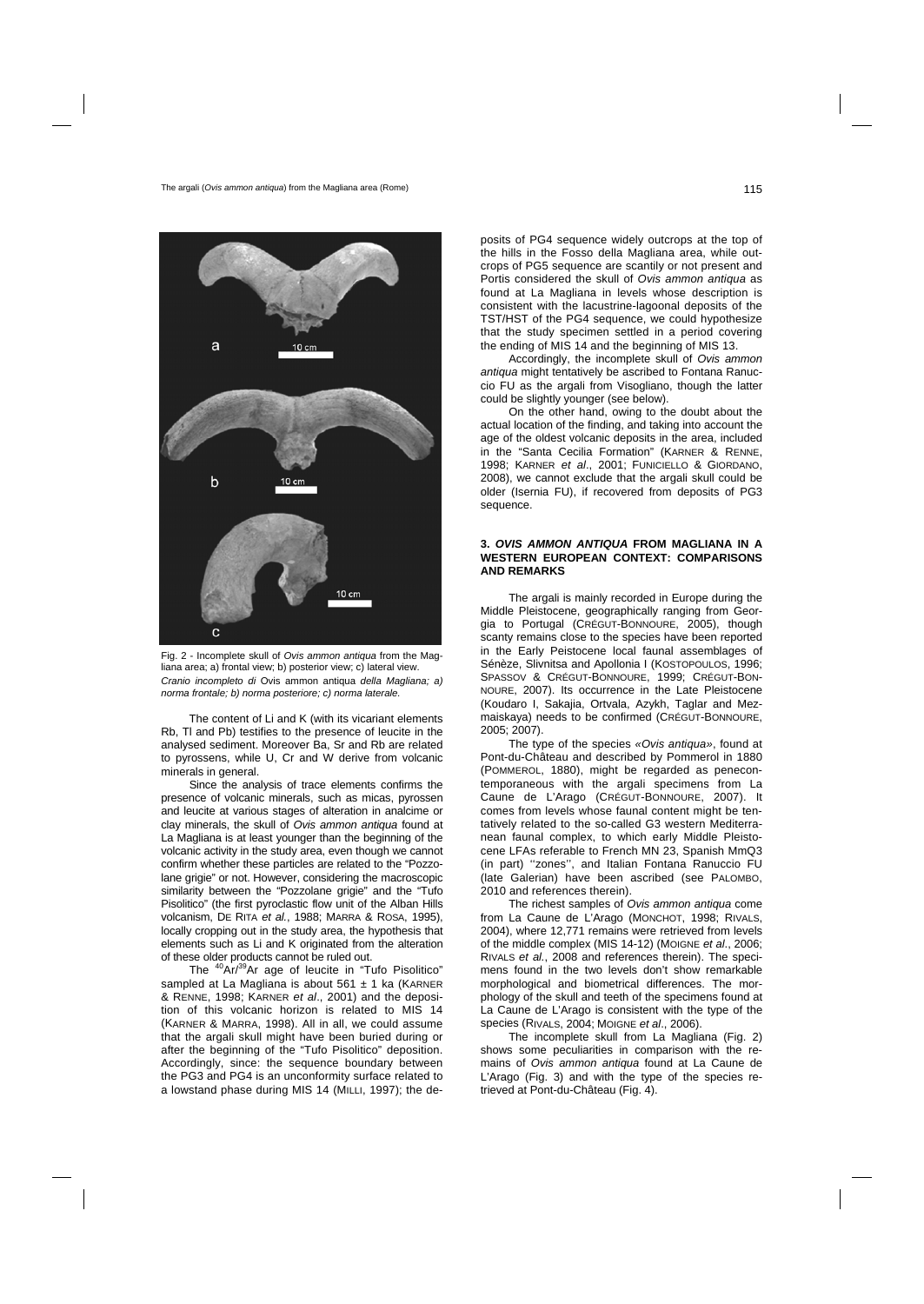of the males found at the French site of La Caune de L'Arago (Corbières Massif) in the stratigraphic unit CM1 (about 570 to 530 ka), CM2 (about 530 to 480 ka), and CM3 (about 480 to 400 ka) of the Middle Complex CM, whose faunas have been correlated with the Italian local faunal assemblages (LFAs) of Isernia (middle Galerian) (CM1), and Fontana Ranuccio (late Galerian) (CM2 and CM3) (DE LUMLEY *et al.*, 1984; MOIGNE *et al.,* 2006); on the other hand they confirm that the La Magliana specimen is younger than the beginning of the volcanic activity in the area, but they do not enable us to unequivocally determine its stratigraphical position.

Assuming that *Ovis ammon antiqua* was found in the PG4 deposits, this means that the argali was present during the late Galerian not only in the northeastern corner of the Italian peninsula (Visogliano, AB-BAZZI *et al.*, 2000), but also in central Italy, albeit in different climate and environmental conditions.

The extant argali sheep inhabits mountainous areas in central Asia at elevations above 1000 m, though



*Tipo della specie <<*Ovis antiqua*>> dalla collezione di Pommerol; a) norma frontale; b) norma posteriore; c) norma laterale (modificato da CRÉGUT-BONNOURE E. & GUÉRIN C., 1996).* 

Fig. 3 - Skull of *Ovis ammon antiqua* from La Caune de l'Arago; a) lateral view; b) posterior view (modified after RIVALS, 2004). *Cranio di* Ovis ammon antiqua *da La Caune de l'Arago; a) norma laterale; b) norma posteriore (modificato da RIVALS, 2004).* 

In the posterior view, the Italian skull differs from the French ones in having squat, less twisted and larger horn-cores relative to the braincase (Figs. 2b, 3b, 4b). Moreover, the occipital bone of the specimen found at La Magliana shows a squared outline, as the specimens from La Caune de L'Arago, but clearly differing from the type specimen characterized by a rounded and compressed shape of this region. Since the dimensions of the remains coming from Pont-du- Château (POMMEROL, 1880) and La Caune de L'Arago are rather similar (RI-VALS, 2004; MOIGNE *et al*., 2006), the differences in the morphology of the horn-cores and of the occipital area cannot be explained in terms of sexual dimorphism, but could be related to intraspecific variability.

In the lateral view, a more pronounced dorsoventral curvature and a minor constriction of the horncores characterize the Italian skull (Figs. 2c, 3a, 4c). Since different morphotypes, in particular in the horncores, have been recognized in the extant argali and mouflon (FISCHER *et al.*,1983), these differences, as well, could be related to intraspecific variability.

The differences in morphology are confirmed by biometrical data, indicating that the occipital region is slightly more vertically elongated in the specimen from La Magliana than in the argali from La Caune de L'Arago.

Despite such differences, the skull found at La Magliana shares a broad similarity in shape and proportions with the specimens used for comparison. In particular, the dimensions of the horn-cores fit well within the range of variability of the larger specimens, likely males, found at La Caune de L'Arago (MONCHOT, 1998; RI-VALS, 2004) (Fig. 5).

# **4. CONCLUDING REMARKS**

The results obtained on the one hand show that the morphology and biometry of *Ovis ammon antiqua* skull from La Magliana fall within the range of variability



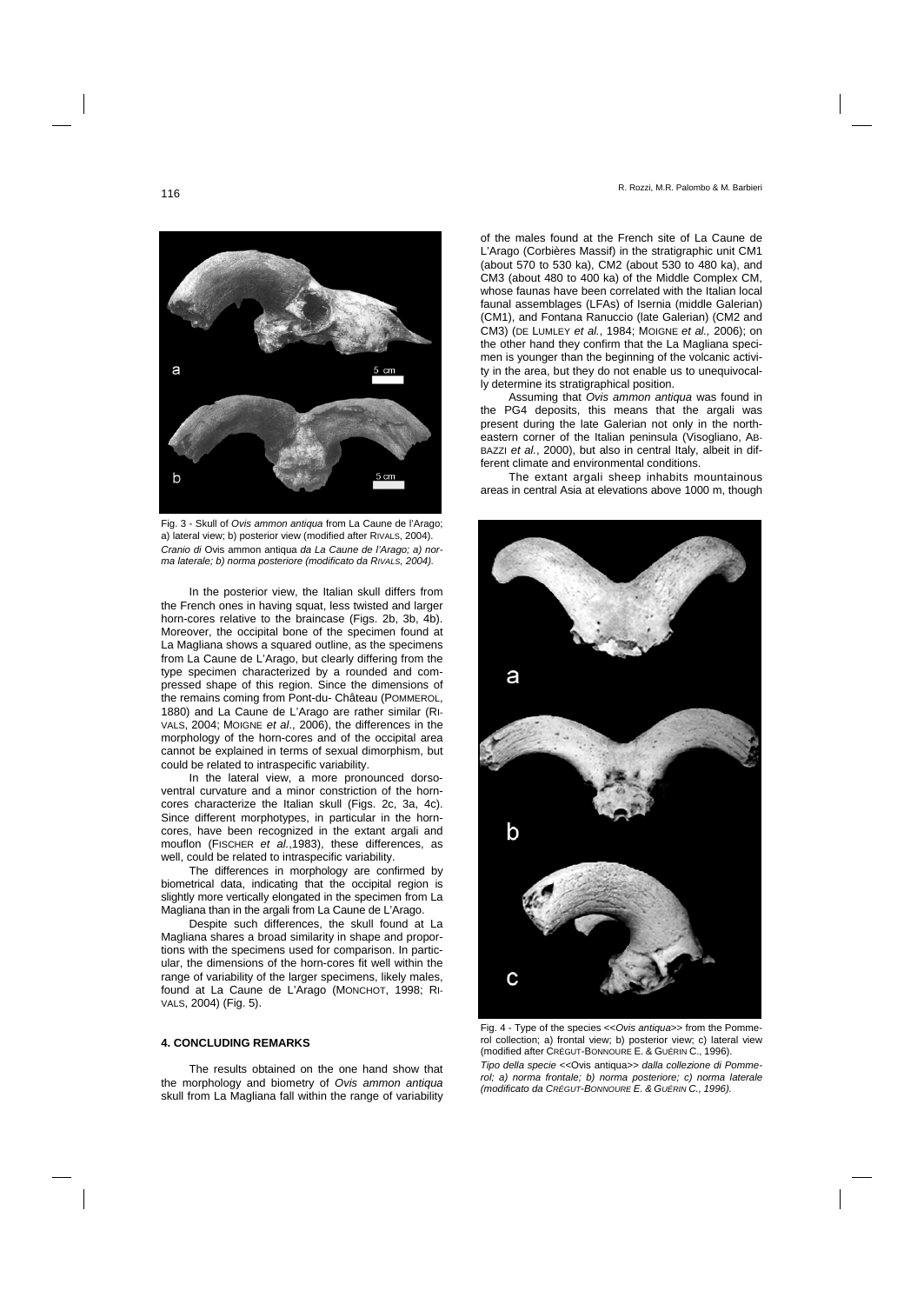

Fig. 5 - Scatter diagram comparing the transverse diameter (TD) and the antero-posterior diameter (APD) of the horn-cores of both extant and extinct species of the genus *Ovis*. The grey point marked with a star corresponds to *Ovis ammon antiqua* from La Magliana. Measurements from Rivals, 2004, except for the studied specimen.

*Grafico a dispersione che mette in relazione il diametro trasverso (DT) ed il diametro antero-posteriore (DAP) dei cavicchi ossei di specie sia fossili che attuali del genere Ovis. Il punto grigio circondato da una stella corrisponde all'esemplare di Ovis ammon antiqua della Magliana. Misure tratte da Rivals, 2004 e originali per l'esemplare in studio.* 

they are not good mountain-dwellers, and prefer slightly sloping areas and open temperate-cold environments dominated by grasses, with very few trees present on the landscape (CLARK, 1964; SHACKLETON & SHANK, 1984; GEIST, 1991).

The preferred habitat of the European fossil subspecies would not have been so different, except for elevation, as inferred, for instance, by the environmental context of both late Galerian sites of Visogliano (northeastern Italy) (CATTANI *et al.*, 1991; ABBAZZI *et al.*, 2000; AROBBA *et al.*, 2004; FALGUERES *et al.*, 2008) and La Caune de l'Arago (France) (FALGUERES *et al.*, 2004; MOIGNE *et al.*, 2006; RIVALS *et al.,* 2008 and references therein).

At Visogliano, argali remains come from deposits of the middle and upper part (layers 39-11) of shelter A, which were deposited during cold climatic phases, while the species is absent in the lower levels (39-45), deposited during a warm and moist period (AROBBA *et al.*, 2004). According to FALGUERES *et al.*, 2008, available data might indicate that the lowest levels possibly deposited during the Marine Isotope Stage MIS 13 or that the "cold" levels (levels 11-39) could be correlated with MIS 12 and 10, while MIS 11 would be largely eroded, contrary to what has already been suggested by various authors (see e.e. ABBAZZI *et al.*, 2000; AROBBA *et al.*, 2004). The estimated ages of levels 38-24 range between 445 and 383 ka, suggesting that these layers were deposited shortly after the lowest ones, holding human remains, in spite of the change in climate conditions and faunal content, differentiating layers 45-40 and 39-24. Whatever the age of the levels yielding *O. ammon antiqua* remains, they reasonably deposited during

a climate worsening phase. Accordingly, the argali was present in the North-Eastern Italy in quite cold and arid periods, when grasses expanded, forest reduced, and steppe taxa such as *Ochotona, Citellus*, *Microtus gregalis* and *Equus* were present, while more temperate species such as *Dama clactoniana*, *Sus scrofa, Macaca* and *Crocidura* declined or disappeared (ABBAZZI *et al.*, 2000).

At La Caune de L'Arago, the stratigraphical unit CM3, correlated with MIS 12, shares with Visogliano a few similarities in radiometric data and faunal assemblages (FALGUERES *et al.*, 2004; 2008; MOIGNE *et al.,*  2006). In the faunal assemblage, *O. ammon antiqua* is present together with some open environment dwellers (e.g. *Equus, Hemitragus, Rupicapra, Praeovibos, Bison priscus*) and "cold" species such as *Rangifer tarandus,*  but forest dwellers (e.g. *Lynx*, *Felis silvestris)* also occur. Consistently, palynological data indicate a number of climatic fluctuations, with alternating phases of cold steppe and temperate forest (RENAULT-MISKOVSKY, 1980). Conversely, deciduous forests were present during the deposition of the stratigraphical unit CM2, correlated with MIS 13, while colder and drier conditions are documented at the time of the deposition of the stratigraphical unit CM1, correlated with MIS 14, when trees were rare and arid steppe spread (RENAULT-MISKOVSKY, 1980).

These data and, in particular, the persistence of *O. ammon antiqua* at La Caune de L'Arago during quite warm and moist phases, related to MIS 13, seem to indicate that the ecological flexibility of the argali allow it to inhabit sparsely wooded and fairly humid environments. On the other hand, a spread of forests in the Rome area is documented by the trees association (including broadleaved trees typical of the rainy Colchic region) found in the so-called ''Tufi litoidi grigi'', the ''Peperino'' formation of Via Flaminia (Rome) (FOLLIERI, 2010), which have been recently dated at around 528 ka by means of 40Ar/39Ar (KARNER *et al*., 2001). The presence of forests in the Roman Basin at the beginning of MIS 13 raises further questions about the times of the presence of the argali in central Italy.

Additional data are needed to clarify times of dispersal towards an extent of dispersion across the Italian peninsula of *Ovis ammon antiqua*, as well as the suitable environmental context allowing to its sporadic appearence.

#### **ACKNOWLEDGMENTS**

The authors are grateful to D. De Rita and S. Milli for their useful discussion about volcanic products and the geological setting of the Magliana area, to Mario Barbieri for suggestions as to interpreting the geochemical data, and to L. Di Bella for the palaeontological analysis of the sediment filling the horn-cores. The authors thank the two anonymous reviewers for their comments to the manuscript.

### **REFERENCES**

ABBAZZI L., FANFANI F., FERRETTI M. P., ROOK L., CAT-TANI L., MASINI F., MALLEGNI F., NEGRINO F., TOZZI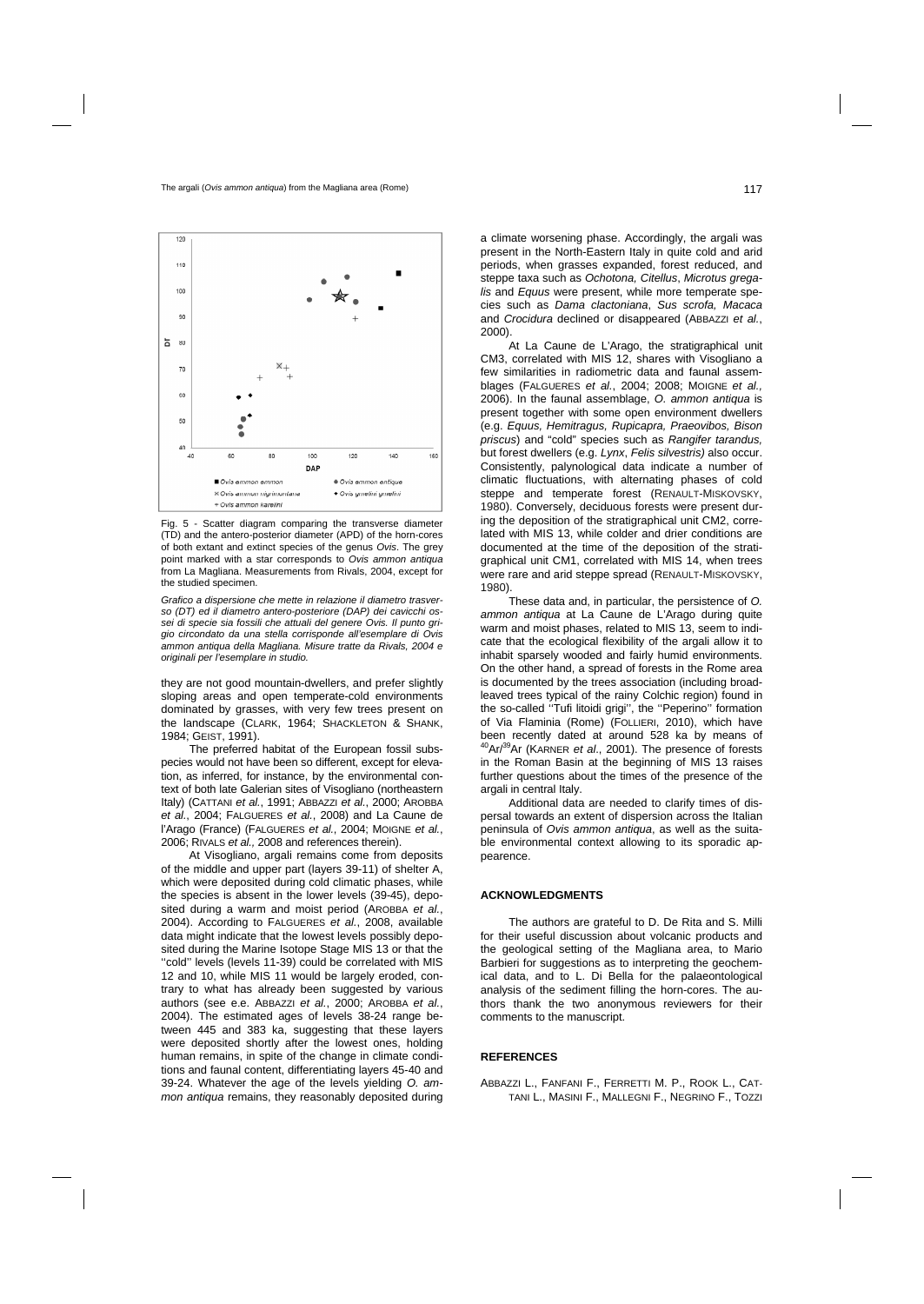C. (2000) - *New human remains of archaic* Homo sapiens *and Lower Palaeolithic industries from Visogliano (Duino Aurisina, Trieste, Italy) -* Journal of Archaeological Science, **27**, pp. 1173-1186.

- AROBBA D., BOSCATO P., BOSCHIAN G., FALGUÈRES CH., FASANI L., PERETTO C., SALA B., HOHENSTEIN U. T. & TOZZI C. (2004) - *Paleonvironmental Analysis -*  Collegium Antropologicum, **28**, pp. 5-21.
- CATTANI L., CREMASCHI M., FERRARIS M. R., MALLEGNI F., MASINI F., SCOLA V., TOZZI C. (1991) - *Le gisement du Pleistocene moyen de Visogliano (Trieste) : restes humains, industries, environnement -*  L'Anthropologie, **91**, pp. 9-36.
- CLARK J. L. (1964) *The great arc of the wild sheep*  University of Oklahoma Press, Norman.
- CRÉGUT-BONNOURE E. (2005) *Nouvelles données paléogéographiques et chronologiques sur les Caprinae (Mammalia, Bovidae) du Plio-Pléistocène moyen et supérieur d'Europe* - Homenaje a Jesús Altuna, Munibe (Antropologia-Arkeologia), San Sebastian, **57**, pp. 205-219.
- CRÉGUT-BONNOURE E. (2007) *Apport des Caprinae et Antilopinae (Mammalia, Bovidae) à la biostratigraphie du Pliocène terminal et du Pléistocène d'Europe* - Quaternaire, **18**, pp. 73-97.
- CRÉGUT-BONNOURE E. & GUÉRIN C. (1996) *Famille des Bovidae*, in GUÉRIN C. & PATOU-MATHIS M. (Editors), *Les grands Mammifères plio-pléistocènes d'Europe*. Masson, Collection Préhistoire, pp. 62-106.
- DE RITA D., FUNICIELLO R., PAROTTO M. (1988) *Carta geologica del complesso Vulcanico dei Colli Albani*  - Progetto Finalizzato Geodinamica, C.N.R., Rome, Italy.
- FALGUÈRES CH., BAHAIN J.-J., TOZZI C., BOSCHIAN G., DOLO J.M., MERCIER N., VALLADAS H., YOKOYAMA Y. (2008) - *ESR/U-series chronology of the Lower Palaeolithic palaeoanthropological site of Visogliano, Trieste, Italy* - Quaternary Geochronology, **4**, pp. 390-398.
- FALGUÈRES CH., YOKOYAMA Y., SHEN G., BISCHOFF J.L., KU T.L., DE LUMLEY, H. (2004) - *New U-series dates at the Caune de l'Arago, France* - Journal of Archaeological Science, **31**, pp. 941-952.
- FISCHER M., SCHUMANN H.-G., LAMSTER H. (1983) *Ansprechen des Schalen wildes* - VEB Deutscher Landwirtschaftsverlag, Berlin, 144 p.
- FOLLIERI M. (2010) *Conifer extinction in Quaternary Italian records* - Quaternary International, **225**, pp. 37-43.
- FUNICIELLO R. & GIORDANO G. (2008) *Note illustrative della carta geologica d'Italia alla scala 1:50.000; foglio 374, Roma* - Progetto CARG, Firenze, Italy.
- GEIST V. (1991) *On the taxonomy of giant sheep (*Ovis ammon *Linnaeus, 1766)* - Canadian Journal of Zoology, **69**, pp. 706-723.
- KARNER D.B. & MARRA F. (1998) *Correlation of fluviodeltaic aggradational sections with glacial climate history: a revision of the classical Pleistocene stratigraphy of Rome -* Geological Society of America Bulletin, **110**, pp. 748-758.
- KARNER D.B. & RENNE P.R. (1998) *40Ar/39Ar geochronology of Roman volcanic province Tephra in the Tiber River Valley: age calibration of Middle Pleistocene sea-level changes* - Geological Society of America Bulletin, **110**, pp. 740-747.
- KARNER D.B., MARRA F., RENNE P.R. (2001) *The history of Monti Sabatini and Alban Hills volcanoes: groundwork for assessing volcanic-tectonic hazards for Rome* - Journal of Volcanology and Geothermal Research, **107**, pp. 185-219.
- KOSTOPOULOS D.S. (1996) *The Plio-Pleistocene Artiodactyls of Macedonia (Greece) - systematic, palaeoecology, biochronology, biostratigraphy -* PhD thesis, Aristotle University of Thessaloniki, Thessaloniki, 671 p.
- DE LUMLEY H., FOURNIER A., PARK Y. C., YOKOYAMA Y., DEMOUY A. (1984) - *Stratigraphie du remplissage Pleistocene moyen de la Caune de l'Arago à Tautavel. Etude de huit carottages effectués de 1981 a 1983 -* L'Anthropologie, **88**, pp. 5-18.
- MARRA F. & ROSA C. (1995) *Stratigrafia e assetto geologico dell'area romana*, in ACCARDI N., FUNICIELLO R., MARRA F. (Editors), *La Geologia di Roma. Il Centro Storico. Memorie Descrittive della Carta Geologica d'Italia*, **50**, pp. 49-118.
- MAUL L., MASINI F., ABBAZZI L., TURNER, A. (1998) *The use of different morphometric dates for absolute age calibration of some South - and Middle - European arvicolid populations -* Palaeontographica Italica, **85**, pp. 111-151.
- MILLI S. (1997) *Depositional setting and high-frequency sequence stratigraphy of the Middle-Upper Pleistocene to Holocene deposits of the Roman Basin* - Geologica Romana, **33**, pp. 99-136
- MILLI S., MOSCATELLI M., PALOMBO M.R., PARLAGRECO L. & PACIUCCI M. (2008) - *Incised valleys, their filling and mammal fossil record: a case study from Middle-Upper Pleistocene deposits of the Roman Basin (Latium, Italy)* - GeoActa, special publication, pp. 67-88.
- MOIGNE A.-M., PALOMBO M.R., BELDA V., HERIECH-BRIKI J., KACIMI S., LACOMBAT F., DE LUMLEY M.-A., MOUTOUSSAMY J., RIVALS F., QUILÈS J., TESTU A. (2006) - *Les faunes des grands mammifères de la Caune de l'Arago (Tautavel) dans le cadre biochronologique des faunes du Pléistocène moyen italien -* L'Anthropologie, **110**, pp. 788-831.
- MONCHOT H. (1998) *Les petits bovidés de la Caune de l'Arago (Tautavel, France): intéret biostratigraphique, archéozoologique et taphonomique* - Quaternaire, **9**, pp. 369-377.
- PALOMBO M.R. (2010) *A scenario of human dispersal in the northwestern Mediterranean throughout the Early to Middle Pleistocene* - Quaternary International, **223-224**, pp. 367-386.
- POMMEROL M. (1880) *Le mouflon quaternaire* Congrès de l'Association française de l'avancement des Sciences, 8<sup>e</sup> session, pp. 600-609.
- PORTIS A. (1917) *Il rinvenimento di* Ovis antiqua *Pommerol in territorio di Roma* - Bollettino della Società Geologica Italiana, **36**, pp. 223-232.
- RENAULT-MISKOVSKY J. (1980) *Le paléoenvironnement de l'Homme de Tautavel (Caune de l'Arago, Tautavel, Pyrénées Orientales): la faune et la flore en Roussillon au Pléistocène moyen -* Comptes-Rendus de l'Académie des Sciences Paris, **290**, pp. 747-750.
- RIVALS F. (2004)  *Les petits bovidés (Caprini et Rupicaprini) pléistocènes dans le bassin méditerranéen et le Caucase. Etúde paléontologique, bioestrati-*